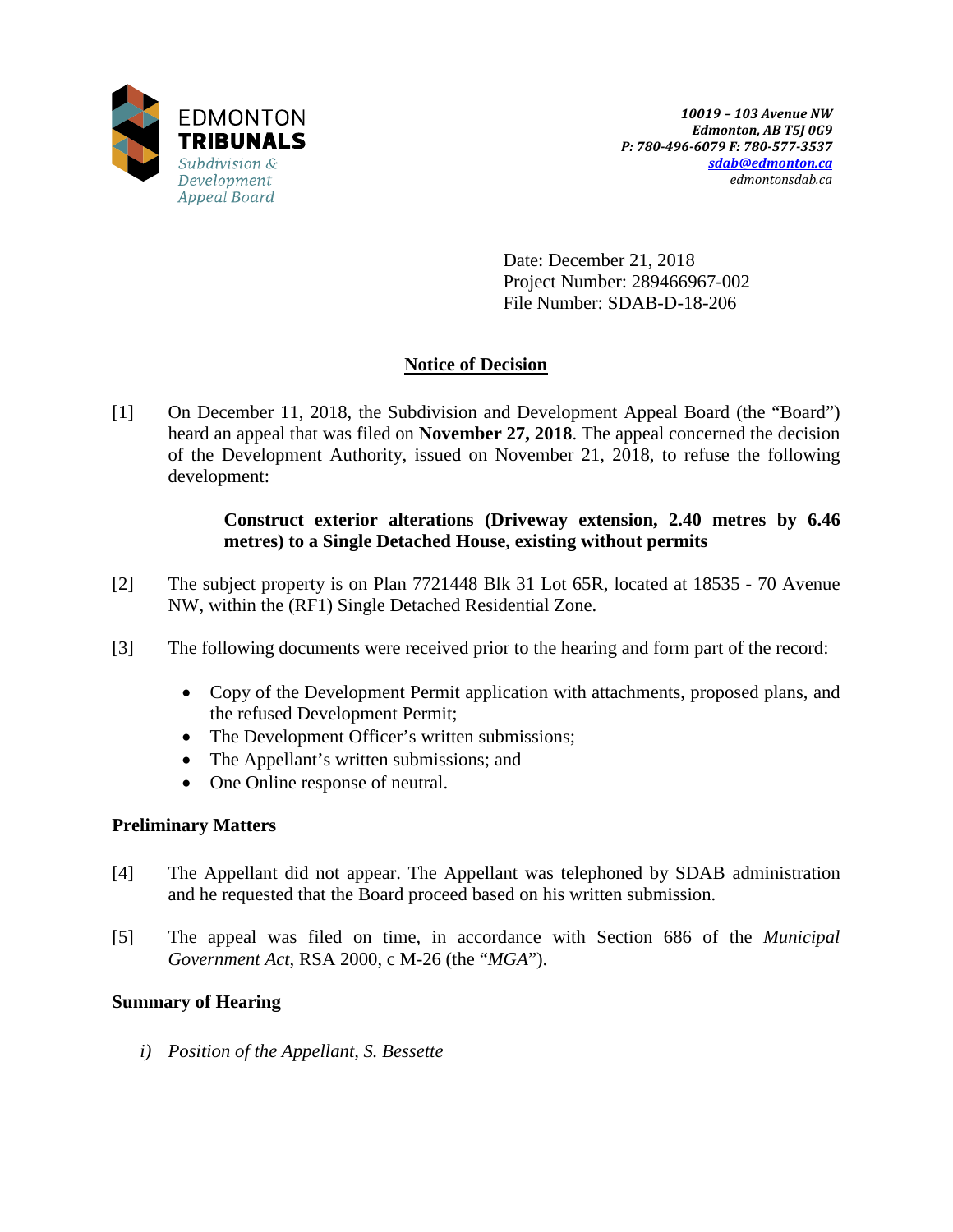- [6] Mr. Bessette stated in his written submission that the area in question is constructed of interlock bricks and was intended to be used as a sidewalk.
- [7] He has spoken to his neighbours and they have no objections.
	- *ii) Position of the Development Officer, J. Folkman*
- [8] The Development Authority did not appear and the Board relied on Mr. Folkman's written submission.

#### **Decision**

- [9] The appeal is **ALLOWED IN PART** and the decision of the Development Authority is **VARIED**. The development is **GRANTED as a Walkway**, subject to the following **CONDITION**:
	- 1. Absolutely no parking is allowed on the Walkway extension (2.40 metres by 6.46 metres) as per the attached stamped plan.

#### **Reasons for Decision**

- [10] The proposed development, to construct exterior alterations to a Single Detached House (Driveway extension), is Accessory to a Permitted Use in the (RF1) Single Detached Residential Zone.
- [11] The Board is tasked with deciding, based on the evidence provided, whether the proposed Driveway extension would or would not unduly interfere with the amenities of the neighbourhood, or materially interfere with or affect the use, enjoyment or value of neighbouring parcels of land.
- [12] The Board notes it received little information from either the Appellant or the Development Officer on which to base their decision. The permit application is listed as a brick driveway extension existing without permits, which is in contravention of the current development regulations.
- [13] The Appellant did not appear at the hearing, but stated in his written application for appeal that he wanted to use this extended area as a walkway to traverse to his backyard.
- [14] The Development Officer provided photographic evidence showing the hardsurfaced extension abutting the west side of the concrete Driveway on the subject property and abutting the east side of the adjacent neighbours' property.
- [15] The Boards notes that, based on that evidence, it appears the adjacent neighbour has hard decorative surfacing on a portion of their property abutting the proposed development.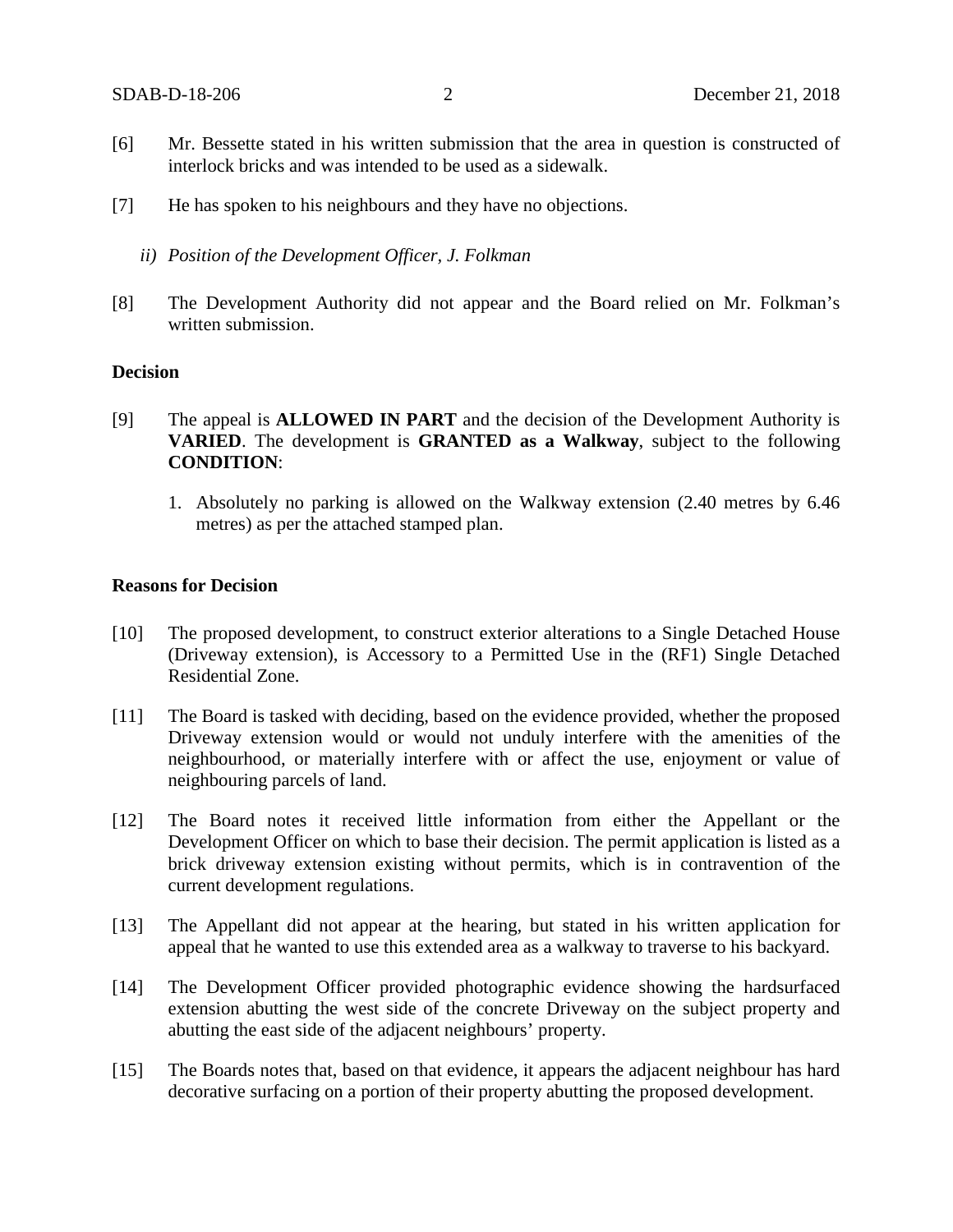- [16] The Board finds that if this development was granted as a Driveway on which parking would be allowed, it would have a negative visual impact on the community by greatly increasing the amount of hardsurfaced area available for parking rather than green space or open Walkway area on the front of the subject property.
- [17] The Board determines that if the Driveway extension was granted between the subject property and property to the west, it would enable six side by side parking spaces between the two properties, further exacerbating the undesirable impact on the neighbourhood.
- [18] The Board notes that one neutral response was provided by an affected property owner.
- [19] The hardsurfaced area as it currently exists has the potential to function not only as an extended driveway but also as a driveway with an adjacent Walkway.
- [20] As per section 6.1 of the *Edmonton Zoning* Bylaw, a Walkway is defined as a "path for pedestrian circulation that cannot be used for vehicular parking".
- [21] Section 54.2(2)(e)(i) of the *Edmonton Zoning Bylaw* states that parking spaces shall not be located within a Front Yard in a Residential Zone. Evidence before the Board reveals that the hardsurfaced area is being used as a Driveway. As noted above, the Board accepts the Appellant's written statement that he intended to use this as a Walkway to access his backyard. Accordingly, the Board approves the development for the Accessory Use, Walkway only and has imposed Condition 1 (See above).
- [22] Based on the above including the Appellants admission of their intended use of the hardsurfaced area, the Board denies the Driveway extension, preventing excessive parking in the Front Yard. The Appellant's use of the additional area as a Walkway is appropriate.
- [23] For the above reasons, the Board is denying the extension to the existing Driveway and instead approving a Walkway for pedestrian access as that Use will not unduly interfere with the amenities of the neighbourhood, nor materially interfere with or affect the use, enjoyment or value of neighbouring parcels of land.

Patricia L. Janes.

Patricia Jones, Presiding Officer Subdivision and Development Appeal Board

Board Members in Attendance: Ms. K. Cherniawsky, Mr. A. Peterson, Ms. E. Solez, Ms. K. Thind

cc: Development & Zoning Services – J. Folkman / A. Wen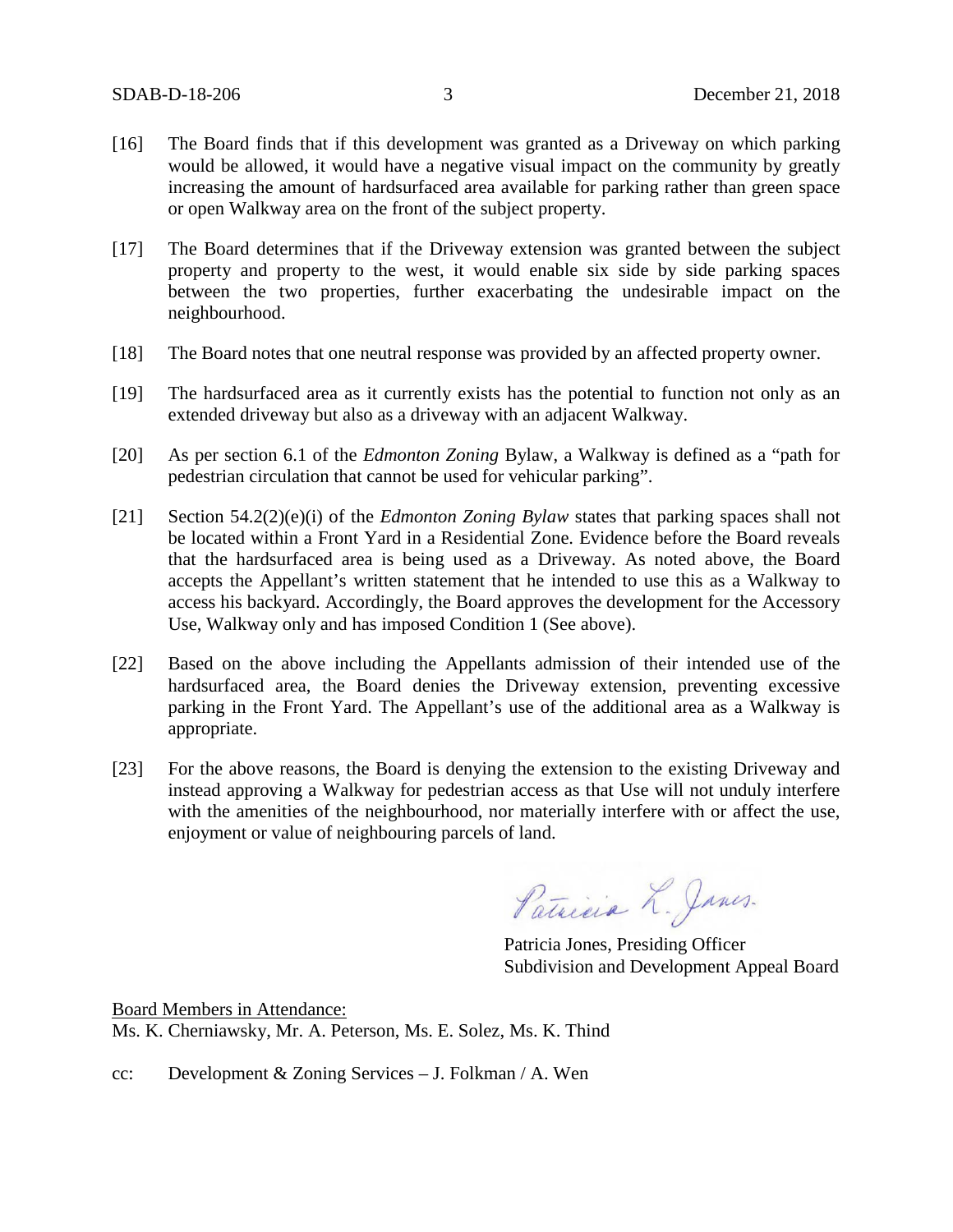### **Important Information for the Applicant**

- 1. This is not a Building Permit. A Building Permit must be obtained separately from the Sustainable Development Department, located on the 2nd Floor, Edmonton Tower, 10111 – 104 Avenue NW, Edmonton, AB T5J 0J4.
- 2. Obtaining a Development Permit does not relieve you from complying with:
	- a) the requirements of the *Edmonton Zoning Bylaw*, insofar as those requirements have not been relaxed or varied by a decision of the Subdivision and Development Appeal Board,
	- b) the requirements of the *Alberta Safety Codes Act*,
	- c) the *Alberta Regulation 204/207 – Safety Codes Act – Permit Regulation*,
	- d) the requirements of any other appropriate federal, provincial or municipal legislation,
	- e) the conditions of any caveat, covenant, easement or other instrument affecting a building or land.
- 3. When an application for a Development Permit has been approved by the Subdivision and Development Appeal Board, it shall not be valid unless and until any conditions of approval, save those of a continuing nature, have been fulfilled.
- 4. A Development Permit will expire in accordance to the provisions of Section 22 of the *Edmonton Zoning Bylaw, Bylaw 12800*, as amended.
- 5. This decision may be appealed to the Alberta Court of Appeal on a question of law or jurisdiction under Section 688 of the *Municipal Government Act*, RSA 2000, c M-26. If the Subdivision and Development Appeal Board is served with notice of an application for leave to appeal its decision, such notice shall operate to suspend the Development Permit.
- 6. When a decision on a Development Permit application has been rendered by the Subdivision and Development Appeal Board, the enforcement of that decision is carried out by the Sustainable Development Department, located on the 2nd Floor, Edmonton Tower, 10111 – 104 Avenue NW, Edmonton, AB T5J 0J4.

*NOTE: The City of Edmonton does not conduct independent environmental checks of land within the City. If you are concerned about the stability of this property for any purpose, you should conduct your own tests and reviews. The City of Edmonton, when issuing a development permit, makes no representations and offers no warranties as to the suitability of the property for any purpose or as to the presence or absence of any environmental contaminants on the property.*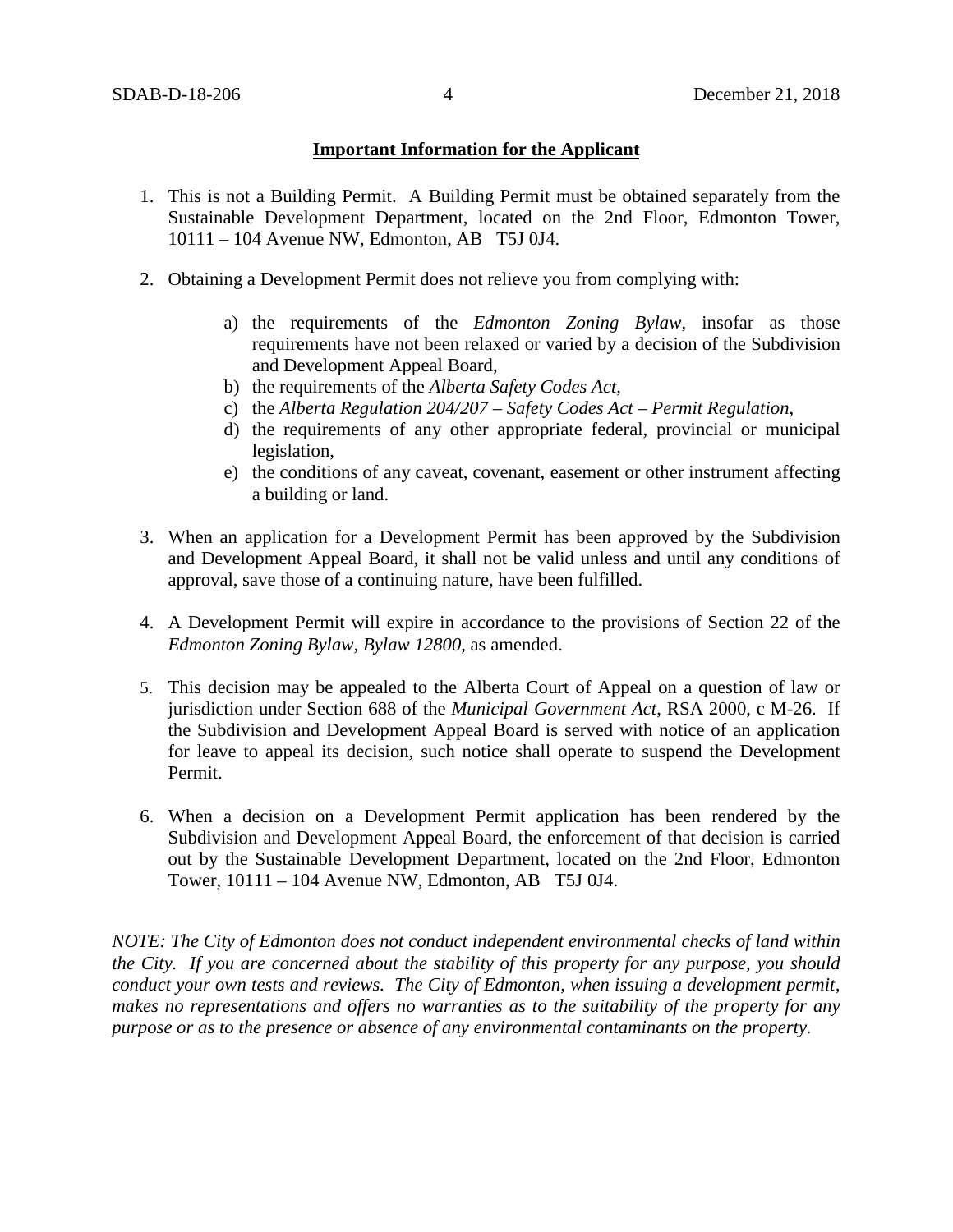

Date: December 21, 2018 Project Number: 111525049-002 File Number: SDAB-D-18-207

# **Notice of Decision**

[1] On December 11, 2018, the Subdivision and Development Appeal Board (the "Board") heard an appeal that was filed on **November 23, 2018**. The appeal concerned the decision of the Development Authority, issued on November 13, 2018, to approve the following development:

# **Leave as built a Garden Suite.**

- [2] The subject property is on Plan 2938HW Blk 13 Lot 73, located at 11506 71 Avenue NW, within the (RF1) Single Detached Residential Zone. The Mature Neighbourhood Overlay and McKernan / Belgravia Station Area Redevelopment Plan apply to the subject property.
- [3] The following documents were received prior to the hearing and form part of the record:
	- Copy of the Development Permit application with attachments, stamped plans, and the approved Development Permit;
	- The Development Officer's written submission;
	- The Appellant's written submission; and
	- The Respondent's written submission.
- [4] The following exhibit was presented during the hearing and forms part of the record:
	- Exhibit  $A Original$  approved plot plan

# **Preliminary Matters**

- [5] At the outset of the appeal hearing, the Presiding Officer confirmed with the parties in attendance that there was no opposition to the composition of the panel.
- [6] The Presiding Officer outlined how the hearing would be conducted, including the order of appearance of parties, and no opposition was noted.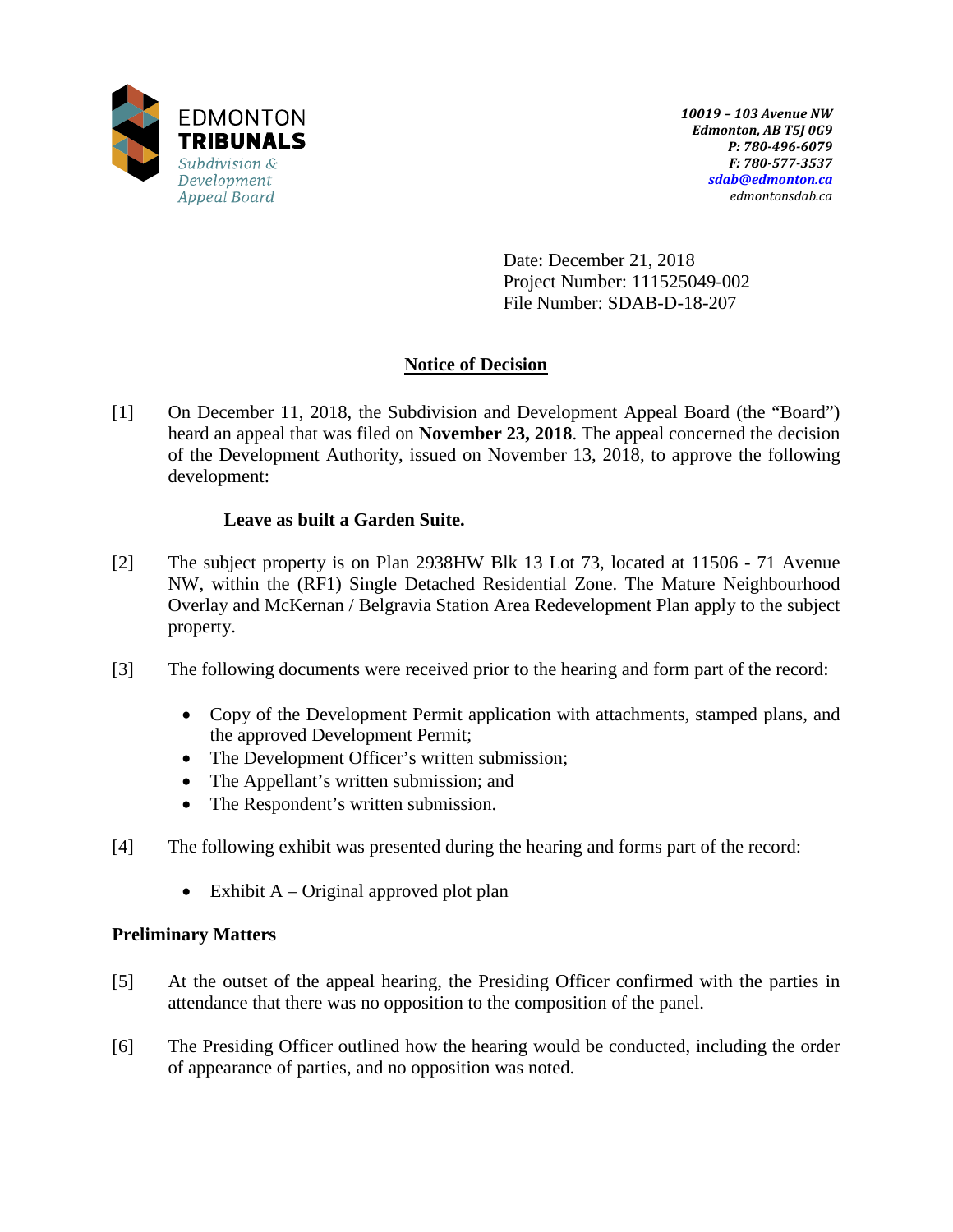[7] The appeal was filed on time, in accordance with Section 686 of the *Municipal Government Act*, RSA 2000, c M-26 (the "*MGA*").

#### **Summary of Hearing**

- *i) Position of the Appellant, R. Ramachandran*
- [8] The Appellant was not present and the Board reviewed the written submissions received from R. Ramachandran prior to the hearing.
	- *ii) Position of the Development Officer, J. Xie*
- [9] Mr. J. Xie, the Development Officer, was accompanied by Mr. A. Jabs with Development Compliance.
- [10] Mr. Xie reviewed the permit history of this site:
	- a) January, 2009: A Development Permit application (083694086-001) was approved for a Garage Suite based on the submitted plot plan which showed the east Side Setback as 1.2 metres.
	- b) August, 2009: A Compliance Certification application (0890938264-001) was reviewed against an August 17, 2009, Real Property Report. At this time it was found that the Garage Suite's footprint was not located within the required rear 12.8 metres of the site and therefore not in compliance with the January, 2009, Development Permit application.
	- c) July, 2010: A new Development Permit (089038264-003) was issued approving a variance to leave-as built the Garage Suite within the rear 13.4 metres of the Site instead of the maximum rear 12.8 metres. The deficiency in the east Side Setback had not been identified in the Compliance Certificate letter and was, therefore, not included as a variance in the July, 2010 Development Permit.
	- d) February, 2011: Compliance Certification application (107259855-001) was reviewed and stamped on an August 16, 2009 Real Property Report. This Certificate stated that all the structures (except for the veranda and Garage "foundation only") complied with the Zoning Bylaw and had permits.
	- e) June, 2011: Compliance Certification application (111525049-001) reviewed a May 26, 2011 Real Property Report. The City stated in a letter that the Garage Suite was in accordance with Development Permit #089038264-003 from July, 2010.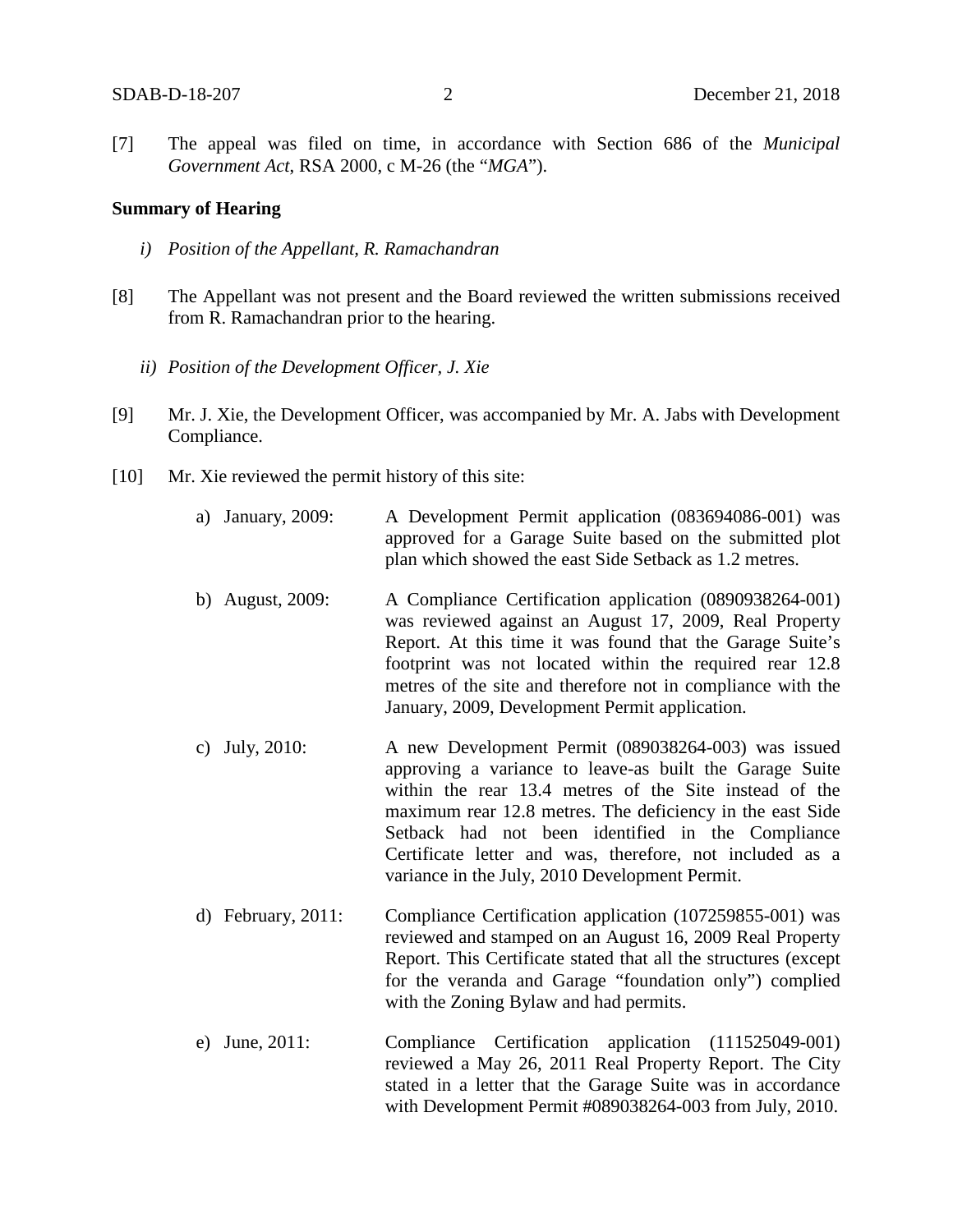- f) November, 2018: The subject Development Permit under appeal addresses the east Side Setback deficiency of 0.18 metres. This approved permit is to grant the required variance.
- [11] Mr. Xie clarified to the Board that the proposed development was reviewed by the City as a Garage Suite (now "Garden Suite") from the inception of the development. The plans submitted with the original application showed the east Side Setback as 1.2 metres, which was compliant with the regulations at that time. However, the structure was actually built 0.18 metres closer to the property line and this deficiency was not discovered until recently.
- [12] Mr. Jabs clarified to the Board that the February 2011 Compliance Certificate did not identify the deficiency in the east Side Setback, and that a compliance certificate in itself does not approve a development; therefore, the required variance was not granted implicitly.

The definition of Compliance Certificate contained within section 6.1 of the Edmonton Zoning Bylaw was reviewed:

**Zoning Bylaw Compliance Certificate** ("Compliance Certificate") means a document which may be issued by a Development Officer, upon request and upon payment of the required fees, indicating that a building or buildings on a Site are located in accordance with the Setback regulations of this Bylaw or the Setbacks specified in Development Permits which may have been issued for the Site.

A Compliance Certificate shall not operate as a Development Permit nor shall it approve any variance to the Setback regulations of this Bylaw not previously approved.

- [13] Mr. Jabs explained the Compliance process. A Compliance Certificate application includes a Real Property Report. It is a review done based on a Real Property Report. At the time of the July 2010 Development Permit application (089038264-003), no updated site plan or Real Property Report had been submitted and the Development Officer relied on the originally submitted Plot Plan that was subsequently found to be incorrect.
- [14] Mr. Xie explained the history further by noting that the original Development Permit for the subject site was issued for a 'garage' with an east Setback of 1.2 metres, despite the application being for a Garden Suite. The most recent Compliance Certificate identified the east Setback was actually 1.02 metres, which is a deficiency of 0.18 metres. In discovering this deficiency, the City requested a new application be made to ensure that the building on-site had a valid Development Permit.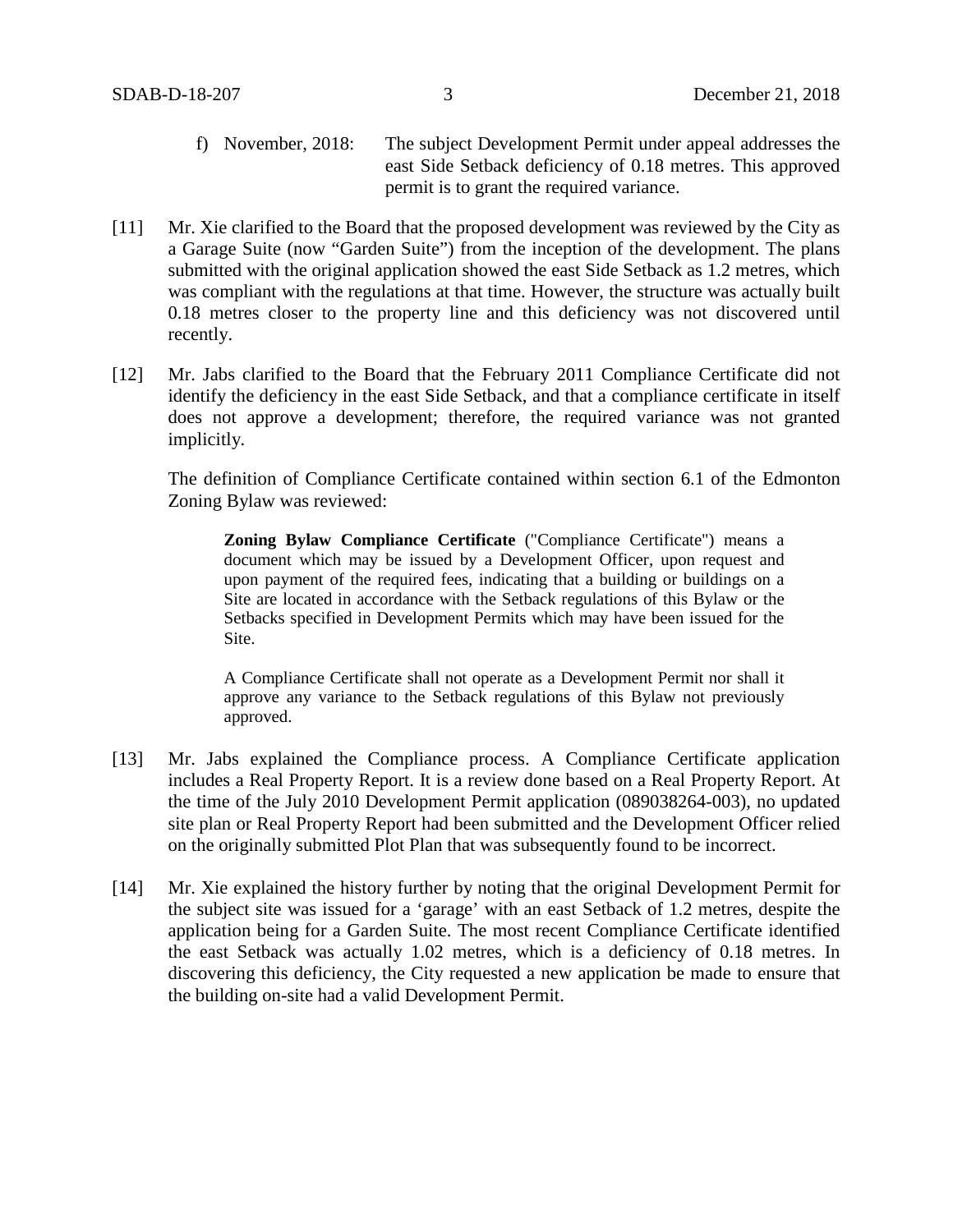#### *iii) Position of the Respondents, G. Tkachuk and J. Tkachuk*

- [15] Mr. and Mrs. Tkachuk explained that they hired a builder to construct a garage with a Suite above it, paying for the development with a grant obtained through "Cornerstones", a secondary suite grant program created by the City of Edmonton.
- [16] Mr. Tkachuk stated that inspections were conducted several times on the site during the building process. He noted that everything was approved and they received the grant money. They had relied on the builder and the City, thinking everything was in compliance.
- [17] The Respondent explained that they are now before the SDAB due to a recent complaint from an adjoining neighbour, causing the City to come out to the property in December, 2017 and conducting an inspection. As a result of this inspection, the City contacted them and asked them to submit a new Development Permit application. This was the first time they were informed about the deficiency in the east Side Setback. The complaint was part of a larger issue between them and their adjoining neighbour.
- [18] The prior owner of 11502 71 Avenue NW had no issue with the Garage Suite and the Respondent provided a letter of support from that individual. No one else complained.
- [19] The suite is rented out to students and lower income people in accordance with the grant requirements. There have been no rent increases from 2009 to now.
- [20] The Respondents provided the following responses to questions from the Board:
	- a) The City informed them that there was no alternative other than to submit a new Development Permit application and start again. The most recent survey was stamped October 26, 2018, and was obtained to support the current Development Permit application.
	- b) They had no idea there was a deficiency as their builder and the City were involved throughout the entire construction period. They always thought that there had been compliance with all regulations.
	- c) The Garden Suite was designed to respect the privacy of their neighbours as well as their own privacy. Tenants of the Garden Suite are not able to look into the windows of the Appellant's home. The Respondents referred to the photo in their submission which shows the limited view from the kitchen window of the Garden Suite towards the Appellant's property. The Appellant could not possibly have taken pictures from the Garden Suite to show the view.
	- *iv) Clarification from the Development Officers*
- [21] Mr. Xie explained that several amendments had been made to the survey from its initial submission to the City. They referred the Board to the "Amended" stamps on the survey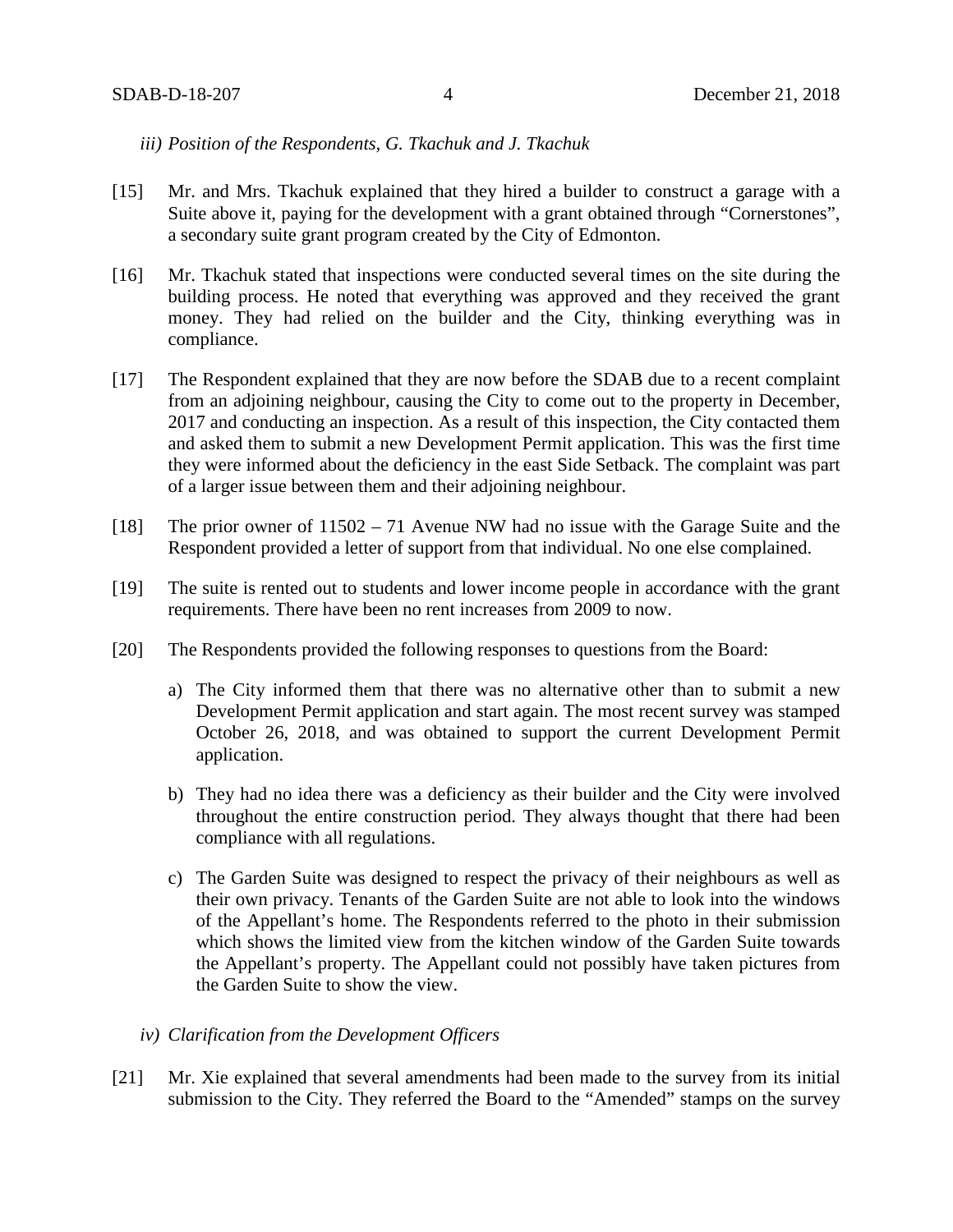at the top left of the page – the first showing the signed date as May 30, 2011, and the second showing the signed date as October 2, 2018. The east Side Setback is clearly shown as 1.02 metres on the latest survey.

- [22] The original Real Property Report from 2009 spoke only to the state of the construction at that time which was the foundation. In 2011, once the structure was complete, the wording was changed from "foundation only" to "Garage with Suite".
- [23] Mr. Xie confirmed that if the building was purely a garage it would have only required a setback of 0.9 metres in 2009; however, it was always known that the application was for a Garden Suite.
- [24] He could not confirm if the surveyor had taken the setback measurement from the foundation or from the outside of the siding.
- [25] The Development Officer and Compliance Officer submitted a copy of the approved Plot Plan (Exhibit A) which was reviewed with the original Development Permit application. This shows that the Garden Suite would have an east Side Setback of 1.2 metres. The latest Real Property Report shows this Side Setback as 1.02 metres.
- [26] Mr. Xie confirmed that the eaves on the Garden Suite are 0.6 metres from the east property line and are therefore in compliance with the *Bylaw.*
- [27] He believed that the present situation was simply a matter of an error made during construction which was not picked up by the City until late 2017.

#### **Decision**

- [28] The appeal is **DENIED** and the decision of the Development Authority is **CONFIRMED**. The development is **GRANTED** as approved by the Development Authority.
- [29] In granting the development, the following variance to the *Edmonton Zoning Bylaw* is allowed:
	- 1. The minimum allowed Side Setback of 1.2 metres from the Garden Suite to the property line shared with 11502 – 71 Avenue NW (side lot line) as per Section 87.10 and Section  $110.4(10)(a)$  is varied to allow a deficiency of 0.18 metres, thereby decreasing the minimum allowed Setback to 1.02 metres.

#### **Reasons for Decision**

[30] The Development, a Garden Suite, is a Permitted Use in the (RF1) Single Detached Residential Zone.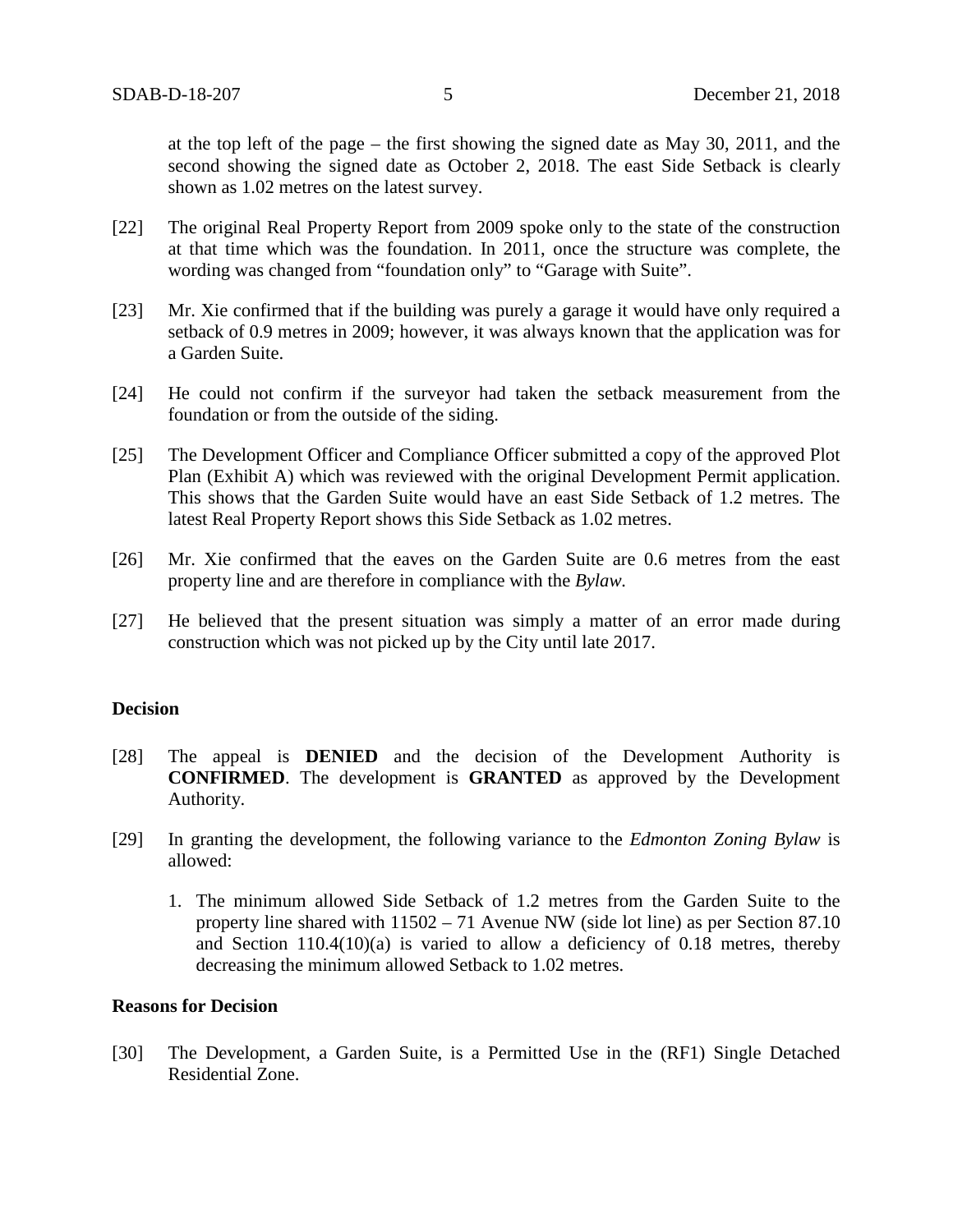- [31] The Appellant raised several items in his written submission which he would like the Board to consider. However, at issue before the Board today is the sole variance of 0.18 metres on the east Side Setback of a Garden Suite and whether granting this variance would or would not unduly interfere with the amenities of the neighbourhood, or materially interfere with or affect the use, enjoyment or value of neighbouring parcels of land.
- [32] The Board heard lengthy evidence regarding the history of the development. The Respondents had received a variance to leave-as-built the Garden Suite within the rear 13.4 metres of the Site instead of the maximum rear 12.8 metres. At the time the City conducted their second review, the east Side Setback deficiency was missed, and is now before the Board.
- [33] The Board heard from the Development Officer that the original Plot Plan showed that the Garden Suite was to be located 1.2 metres from the property line; however, the Real Property Reports now confirm that the Garden Suite was actually constructed 0.18 metre closer to the Side Lot Line than regulations allowed.
- [34] The Board heard verbal evidence that the Respondents had always intended to develop a two storey Garden Suite at this site and were able to get a Cornerstone grant in order to do this. The Respondents were in possession of a Compliance Certificate that left them with the impression that they were in full compliance until late 2017. Due to a combination of errors, the deficiency in the Side Setback was not discovered until recently.
- [35] The Board has taken the Appellant's written submission into consideration and notes his concerns about this development being closer to the Side Lot Line than regulations allow, which he submitted interferes with his privacy and with drainage onto his property.
- [36] The Board notes that the Appellant did raise other concerns of developments on the property apart from the Garden Suite; however, the only variance currently before the Board is the east Side Setback of the Garden Suite.
- [37] Regarding the privacy concern, the Board notes that photographic evidence was presented showing a partial overlook of the rear of the Appellant's garage from a small kitchen window of the Garden Suite. Based on this evidence, the Board makes the determination that the Appellant's privacy has not been compromised as the window does not allow for a view into the Appellant's yard or house.
- [38] In any event, the Board finds that there is no material connection between the Appellant's privacy concerns and the variance of 0.18 metres. Siting the Garden Suite back 0.18 metres from the Side Lot Line would not change the view from the Garden Suite's kitchen window of the Appellants' garage.
- [39] With respect to the drainage concerns, the Development Officer confirmed that the eaves on the Garden Suite are 0.6 metres from the east Lot Line which complies with the regulations; therefore, the Board finds that there is no reason to believe that excess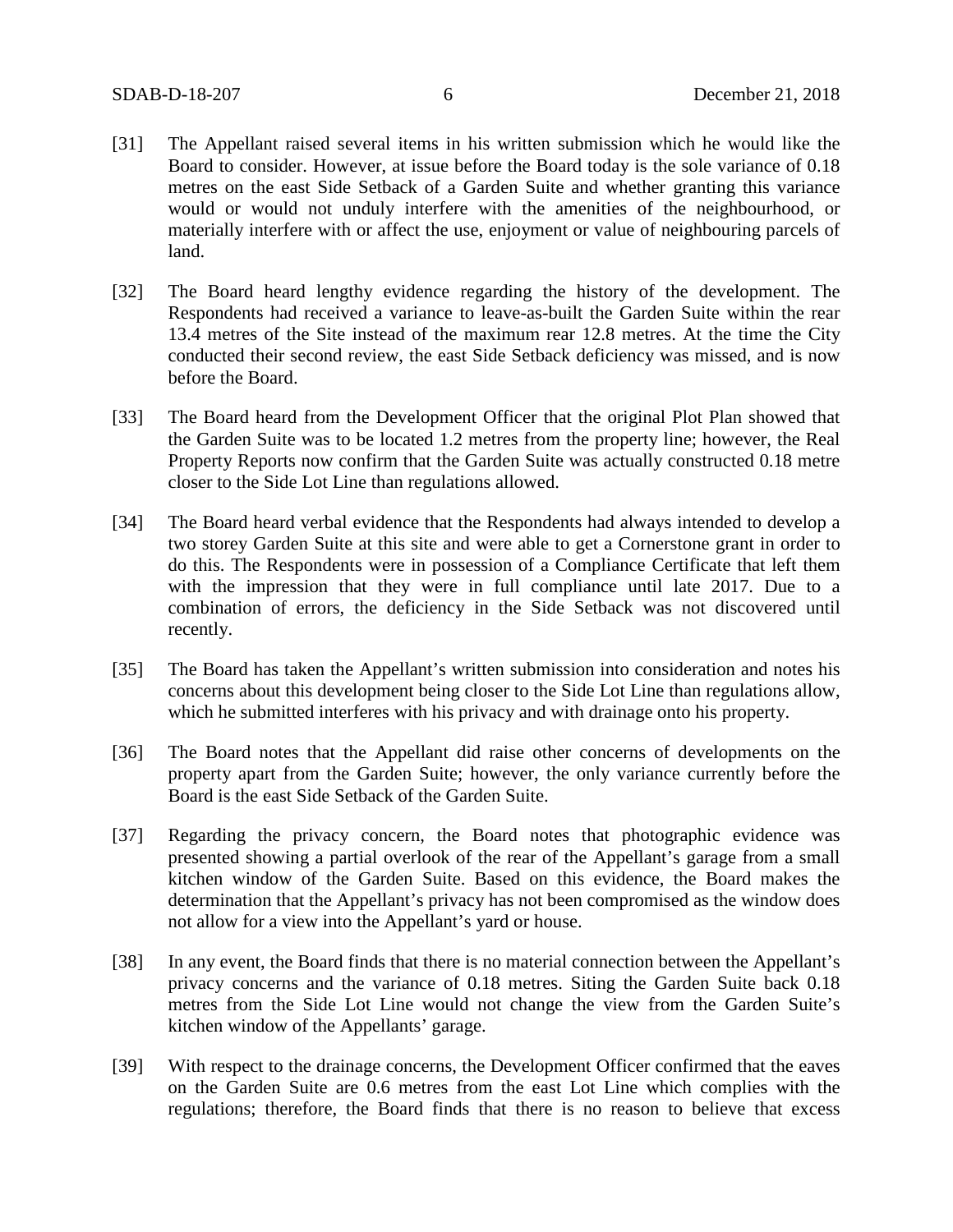drainage would fall onto the adjacent property rather than being contained on the site. Again, the Board finds that the variance of 0.18 metres is unlikely to have a material impact on the drainage in event.

- [40] Therefore, the Board is in agreement with the Development Officer's determination in his written submission regarding this property.
- [41] The Board received a letter of support for the Respondent from a former adjacent property owner, confirming they had never experienced the problems such as described by the Appellant.
- [42] No other individuals appeared to oppose the proposed development and no written opposition was received by the Board.
- [43] The Board notes that the Garden Suite has been in existence for many years with no other issues or concerns.
- [44] The Board determines based on the verbal, written, and photographic evidence taken together, that a variance of 0.18 metres in the Side Setback would be imperceptible to the eye and would have no material impact. Based on this, the Board finds that the impact of the variance is negligible.
- [45] The Board acknowledges that based on the unusual history of the property where the Respondents have taken every action possible to ensure they have built their development in accordance with regulations, and further acknowledging that multiple mistakes were made during the review of the development, it would be manifestly unfair to deny this second leave-as-built Development Permit.
- [46] For the above reasons, the Board finds that the proposed development will not unduly interfere with the amenities of the neighbourhood nor materially interfere with or affect the use, enjoyment or value of neighbouring parcels of land.

Patricia L. Janes.

Patricia Jones, Presiding Officer Subdivision and Development Appeal Board

Board Members in Attendance: Ms. K. Cherniawsky, Mr. A. Peterson, Ms. E. Solez, Ms. K. Thind

cc: Rithwik Ramachandran Development & Zoning Services – J. Xie / A. Wen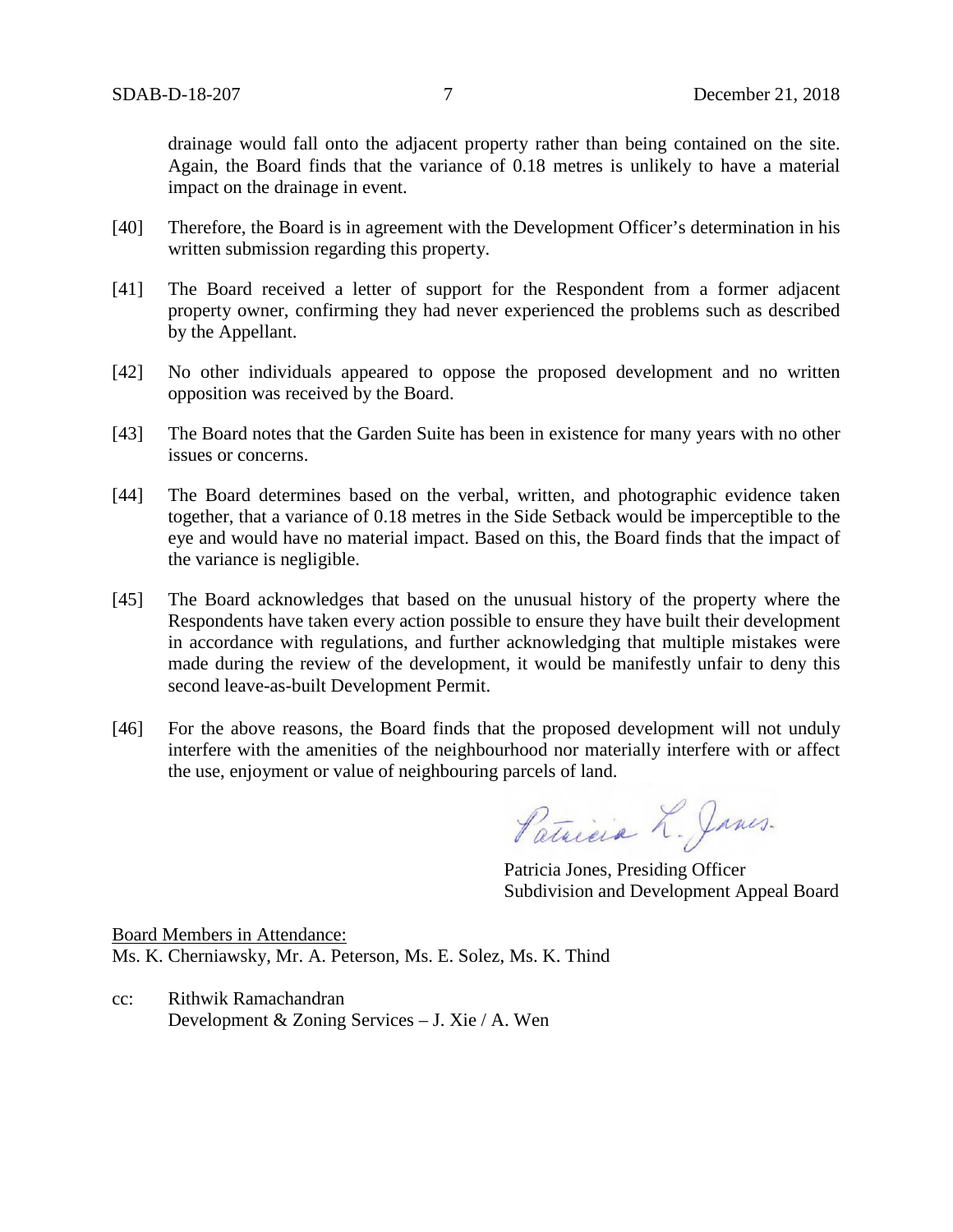### **Important Information for the Applicant/Appellant**

- 1. This is not a Building Permit. A Building Permit must be obtained separately from the Sustainable Development Department, located on the 2nd Floor, Edmonton Tower, 10111 – 104 Avenue NW, Edmonton, AB T5J 0J4.
- 2. Obtaining a Development Permit does not relieve you from complying with:
	- a) the requirements of the *Edmonton Zoning Bylaw*, insofar as those requirements have not been relaxed or varied by a decision of the Subdivision and Development Appeal Board,
	- b) the requirements of the *Alberta Safety Codes Act*,
	- c) the *Alberta Regulation 204/207 – Safety Codes Act – Permit Regulation*,
	- d) the requirements of any other appropriate federal, provincial or municipal legislation,
	- e) the conditions of any caveat, covenant, easement or other instrument affecting a building or land.
- 3. When an application for a Development Permit has been approved by the Subdivision and Development Appeal Board, it shall not be valid unless and until any conditions of approval, save those of a continuing nature, have been fulfilled.
- 4. A Development Permit will expire in accordance to the provisions of Section 22 of the *Edmonton Zoning Bylaw, Bylaw 12800*, as amended.
- 5. This decision may be appealed to the Alberta Court of Appeal on a question of law or jurisdiction under Section 688 of the *Municipal Government Act*, RSA 2000, c M-26. If the Subdivision and Development Appeal Board is served with notice of an application for leave to appeal its decision, such notice shall operate to suspend the Development Permit.
- 6. When a decision on a Development Permit application has been rendered by the Subdivision and Development Appeal Board, the enforcement of that decision is carried out by the Sustainable Development Department, located on the 2nd Floor, Edmonton Tower, 10111 – 104 Avenue NW, Edmonton, AB T5J 0J4.

*NOTE: The City of Edmonton does not conduct independent environmental checks of land within the City. If you are concerned about the stability of this property for any purpose, you should conduct your own tests and reviews. The City of Edmonton, when issuing a development permit, makes no representations and offers no warranties as to the suitability of the property for any purpose or as to the presence or absence of any environmental contaminants on the property.*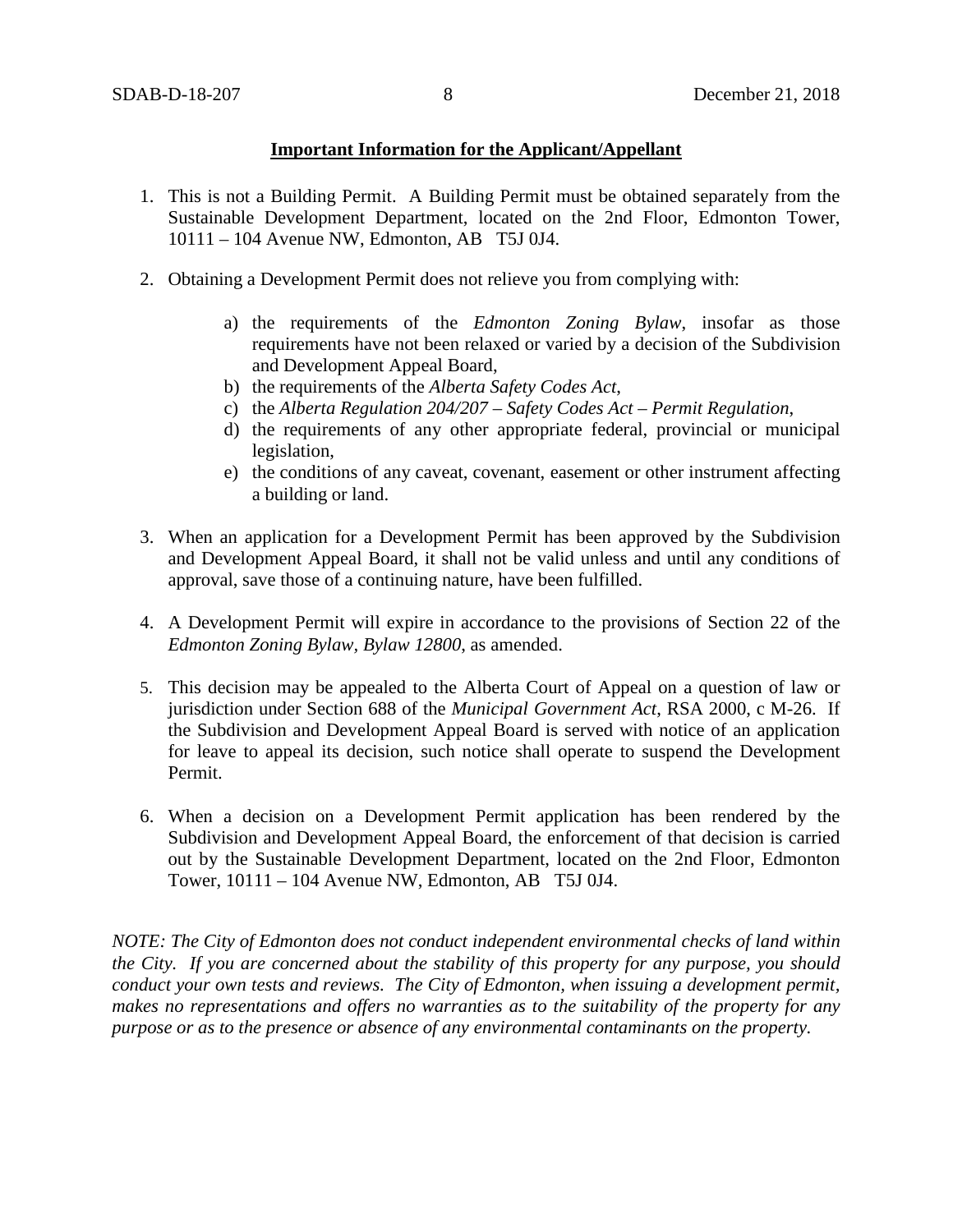

Date: December 21, 2018 Project Number: 284207116-003 File Number: SDAB-D-18-210

# **Notice of Decision**

[1] On December 11, 2018, the Subdivision and Development Appeal Board (the "Board") heard an appeal that was filed on **November 27, 2018**. The appeal concerned the decision of the Development Authority, issued on November 8, 2018, to approve the following development:

### **Erect a fence 1.83 metres in Height in the flanking Side Yard Abutting Prowse Road SW**

- [2] The subject property is on Plan 1424774 Blk 8 Lot 1, located at 4203 Prowse Way SW, within the (HVLD) Heritage Valley Low Density Zone.
- [3] The following documents were received prior to the hearing and form part of the record:
	- Copy of the Development Permit application with attachments, proposed plans, and the approved Development Permit;
	- The Development Officer's written submissions;
	- The Appellant's written submissions; and
	- Online responses.
- [4] The following exhibits were presented during the hearing by the Appellant and form part of the record:
	- Exhibit  $A$  Photos showing subject fence and other fences in surrounding area
	- Exhibit B Paisley Community Map and Google Overhead Photograph

# **Preliminary Matters**

- [5] At the outset of the appeal hearing, the Presiding Officer confirmed with the parties in attendance that there was no opposition to the composition of the panel.
- [6] The Presiding Officer outlined how the hearing would be conducted, including the order of appearance of parties, and no opposition was noted.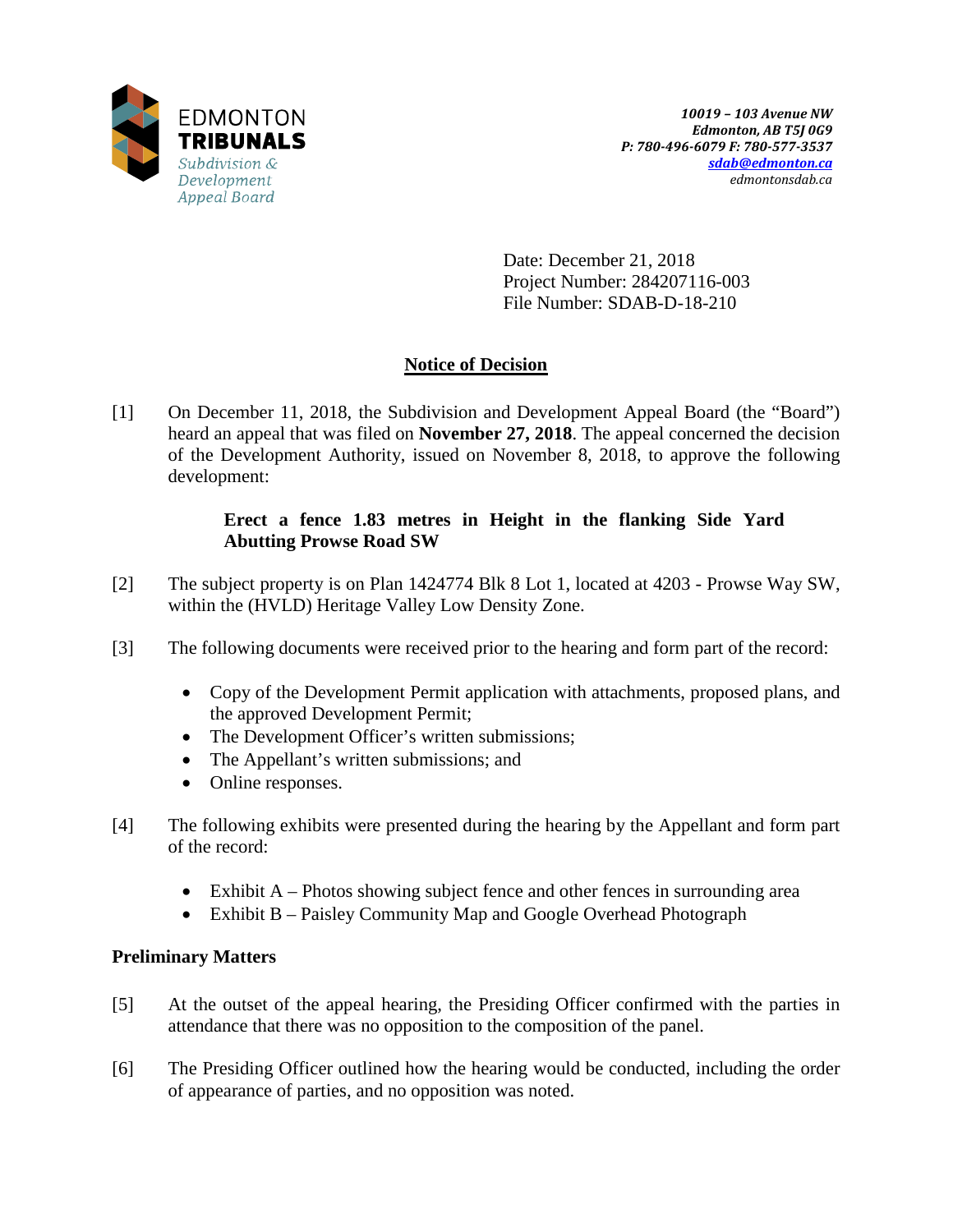[7] The appeal was filed on time, in accordance with Section 686 of the *Municipal Government Act*, RSA 2000, c M-26 (the "*MGA*").

#### **Summary of Hearing**

- *i) Position of the Appellant, N. Lyall*
- [8] Mr. Lyall submitted a complaint to 311 earlier this year because the height of the subject fence impacts visibility. This complaint subsequently passed through numerous City departments. Today's hearing is a result of the Respondent applying for a variance to Section 49.4 of the *Edmonton Zoning Bylaw* to permit the over height fence to remain.
- [9] Mr. Lyall submits that when one exits the alley onto Prowse Way at the permitted speed of 20 kilometers per hour (as per *Bylaw 6894*) one cannot see either the sidewalk or any oncoming southbound traffic on Prowse Way. Mr. Lyall has been in contact with several neighbours in the vicinity and they all have voiced similar concerns through letters, which have been provided to the Board.
- [10] The Transportation Department does not consider the fence to be an issue due to the low speeds; however, Mr. Lyall disagrees. This is a young neighbourhood with many children and pets and he has had several near misses with other vehicles or pedestrians due to the fence.
- [11] He understands the Respondent's desire for privacy but the portion of fence in question only creates privacy to the apron of the garage, not to the rear yard.
- [12] The Appellant played several videos of children playing on the rear apron of the subject property. He noted that a driver has limited time to come to an immediate stop before seriously injuring a child that runs into the alley due to the lack of visibility. For example, he has almost hit the respondent's child a number of times when the child ran into the alley while playing on the garage apron beside the fence. As a parent himself he would never allow his child to play on a rear apron with such a sightline obstruction.
- [13] The Appellant submits that if the last panel were lowered to the correct height of 1.2 metres sufficient sightlines would be provided.
- [14] The Appellant provided the following responses to questions from the Board:
	- i) Even if you come to a complete stop prior to exiting the alley you still are not able to see southbound traffic on Prowse Way.
	- ii) There is a curve in the alley that exacerbates the issue with sightlines.
	- iii) He was advised by the Development Officer that the Transportation Department provided a review of the fence but did not come out to inspect the location.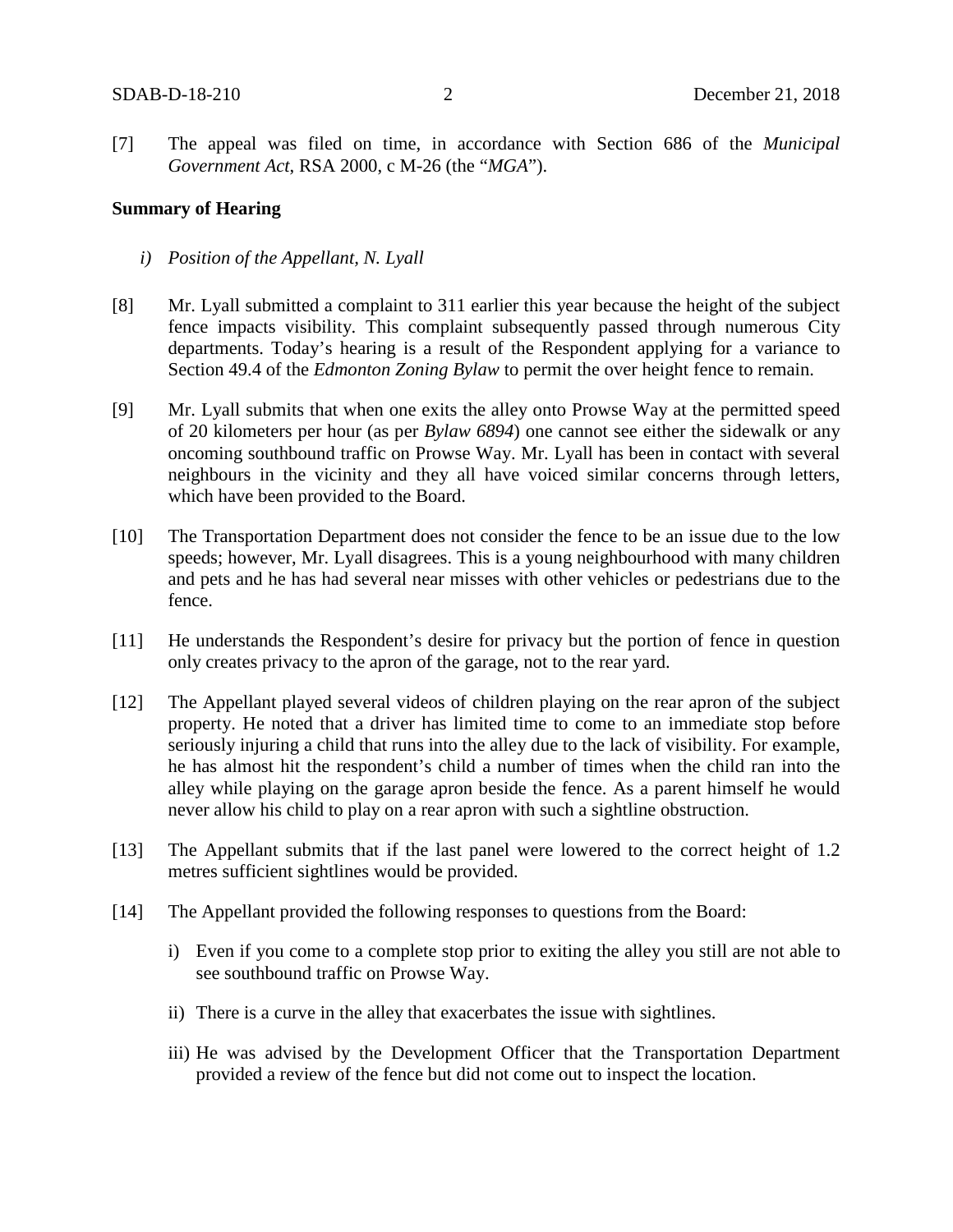- iv) He was not certain of the distance from the fence to the sidewalk but after looking at photos agreed that it was approximately 2 metres.
- v) All other similar fences he has seen next to alleys in the Paisley neighbourhood either do not go so far out towards the alley or are stepped down.
- vi) He is seeking to have the last portion of the fence removed completely or to have it stepped down to 1.2 metres in order to provide better sightlines.
- vii)He confirmed that he also has concerns with the height of the fence located at the property across the alley at 4304 Prowse Link SW. His original 311 complaint included that property as well but for some reason that part of the complaint was dropped.
- viii) He is of the understanding that the fence at 4304 Prowse Link SW was built by the developer (Brookfield). He believed the fence on the subject site was built by the Respondent but he is not sure which fence was built first.
- *ii) Position of the Development Officer, J. Folkman*
- [15] The Development Authority did not appear and the Board relied on Mr. Folkman's written submission.
	- *iii) Position of the Respondent, J. Bleackley*
- [16] Mr. Bleackley built the fence to match the developer's fence across the alley for aesthetic purposes and to maximize his yard as well as his privacy. He did not know that the fence had to be shorter on a corner lot and he did not get a building permit.
- [17] After a Peace Officer advised him that he would need to change the fence he proceeded to do so but stopped when the neighbour across the alley told him there was no need to change it as the fence created no sightline issues. He was also subsequently advised by the Peace Officer that there were no issues and the fence could remain.
- [18] He recently received an e-mail advising that a Development Permit was required for the fence. He took the necessary steps to apply for one, which was approved, and is the subject of today's appeal.
- [19] Mr. Bleackley showed a video and pictures to the Board in order to provide evidence that there are no sightlines issues. The video simulates a vehicle approaching the end of the alley, stopping to allow the driver to look in both directions and then proceeding.
- [20] He has no problem with his son playing on the garage apron as his son is responsible and knows not to run into the alley in front of oncoming traffic.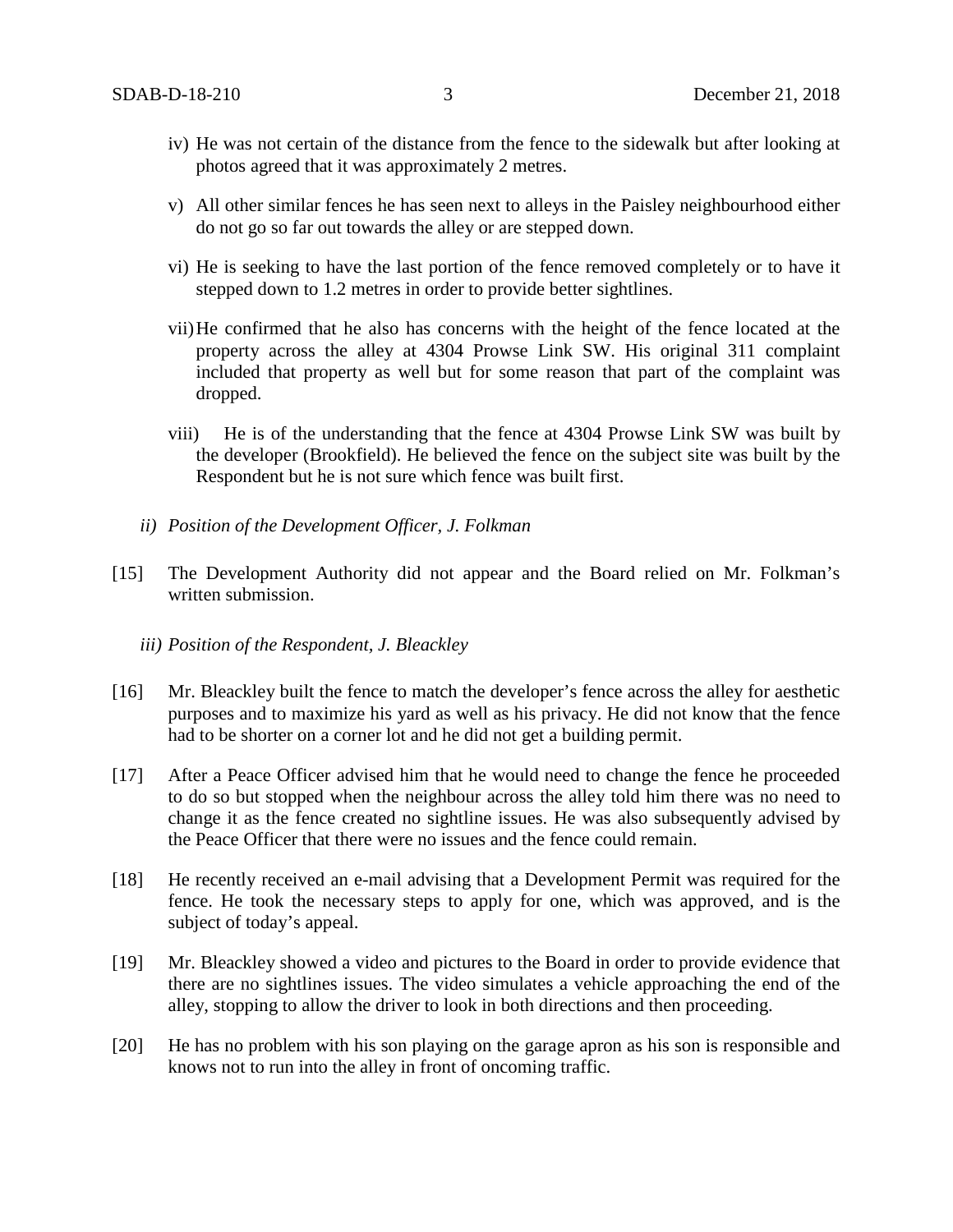- [21] He has rocks on the side of the driveway by the fence. Even with rock present, vehicles drive so close to the fence they are driving on the rocks. He suggests that if the fence were not there, those vehicles would be driving on his lawn and possibly the apron of his garage.
- [22] Referring to a photograph, he noted that a plumbing service van parks on Prowse Way every night and creates more of a sightline issue than his fence does.
- [23] Mr. Bleackley provided the following responses to questions from the Board:
	- a) There is a house on the property across the alley from him.
	- b) He would prefer to leave the last panel of fence in place as it provides privacy for his son playing on the garage apron and keeps balls from rolling out into the main street. In this regard, he believed that the fence fosters safety.
	- *iv) Rebuttal of the Appellant*
- [24] Mr. Lyall disagreed with the Respondent's comments that Mr. Bleackley's son is responsible and will not run out into the alley. Mr. Lyall noted that he has had at least three near misses due to the boy running out into the alley.
- [25] He questioned the credentials of the neighbours who advised the Respondent not to tear down the fence due to there being no sightline issue.
- [26] The Respondent's video was taken while walking and does not accurately show the view from a vehicle because it does not take into account the hood of the vehicle.
- [27] The Respondent says the last panel of the fence is required to keep balls from running into the street. Mr. Lyall questioned why the Respondent's son plays on the apron and in an alleyway that is primarily for traffic instead of in the backyard.
- [28] A series of photos were submitted to the Board (Exhibit A) which show other alleys in the surrounding area that have fences that are either stepped down or set back from the garage aprons. Photos of the subject fence were also provided to show the impact on visibility.
- [29] A developer's diagram of the Paisley community and a Google overhead photograph were submitted (Exhibit B). Both of these documents show that the alley has more of a curve than other alleys in the area, adding to the sightline issue.
- [30] He questioned if the developer's fence across the alley was correctly built to code. He is not sure if that fence has a permit and if a variance was granted for it to be over height. *Bylaw 5590* requires that no fence, shrubs or anything close to an intersection or highway should impede visibility.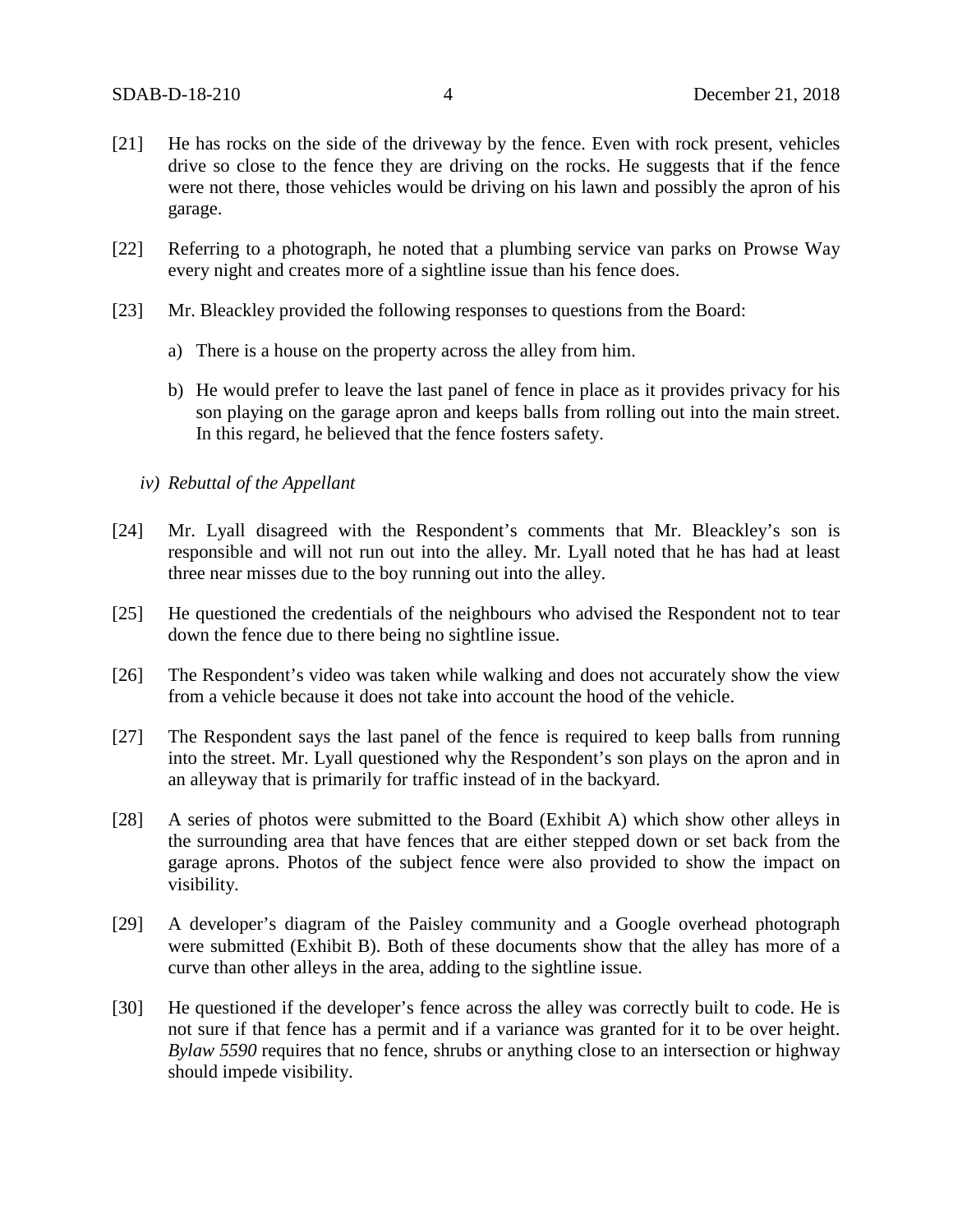- [31] He is asking the Respondent to consider that he is not the only one in the community with children and would like to see the last section of the fence removed to provide greater visibility. He does not want to see any child hurt.
- [32] To questions from the Board, the Appellant indicated that he could not provide a photo or video taken from within a vehicle at the exit from the alley to Prowse Way because it would not be safe to stop and take such a video.
	- *v) Rebuttal of Respondent*
- [33] Mr. Bleackley was provided with the opportunity to respond to new information brought forward by the Appellant listed as Exhibit A and Exhibit B.
- [34] One of the photos submitted by the Appellant was taken from the middle of a person's driveway. The Appellant was standing so far to the right he created his own sightline issues.
- [35] The Respondent submitted that if his vehicle was parked on the driveway, it would create more of a sight line issue than that which is created by the fence because it is taller than the fence.
- [36] Mr. Bleackley does not feel that he needs to change his fence and does not believe it creates sightline issues or safety concerns.
	- *vi) Final Rebuttal of the Appellant*
- [37] Mr. Lyall agreed that he may have created some sightline issues in a few of the photos but he did not feel it was safe to be standing in the middle of an alleyway in order to prove his case.
- [38] He submitted that if a vehicle was parked on the driveway, there would still be greater visibility and improved sightlines if the fence were removed. A larger vehicle 6 to 7 feet high parked on side of road still allows you to see to the left and right and a driver would have sufficient warning to see other vehicles or pedestrians.

### **Decision**

[39] The appeal is **DENIED** and the decision of the Development Authority is **CONFIRMED**. The development is **GRANTED** as approved by the Development Authority.

### **Reasons for Decision**

[40] A Fence is Accessory to a Permitted Use in the (HVLD) Heritage Valley Low Density Zone.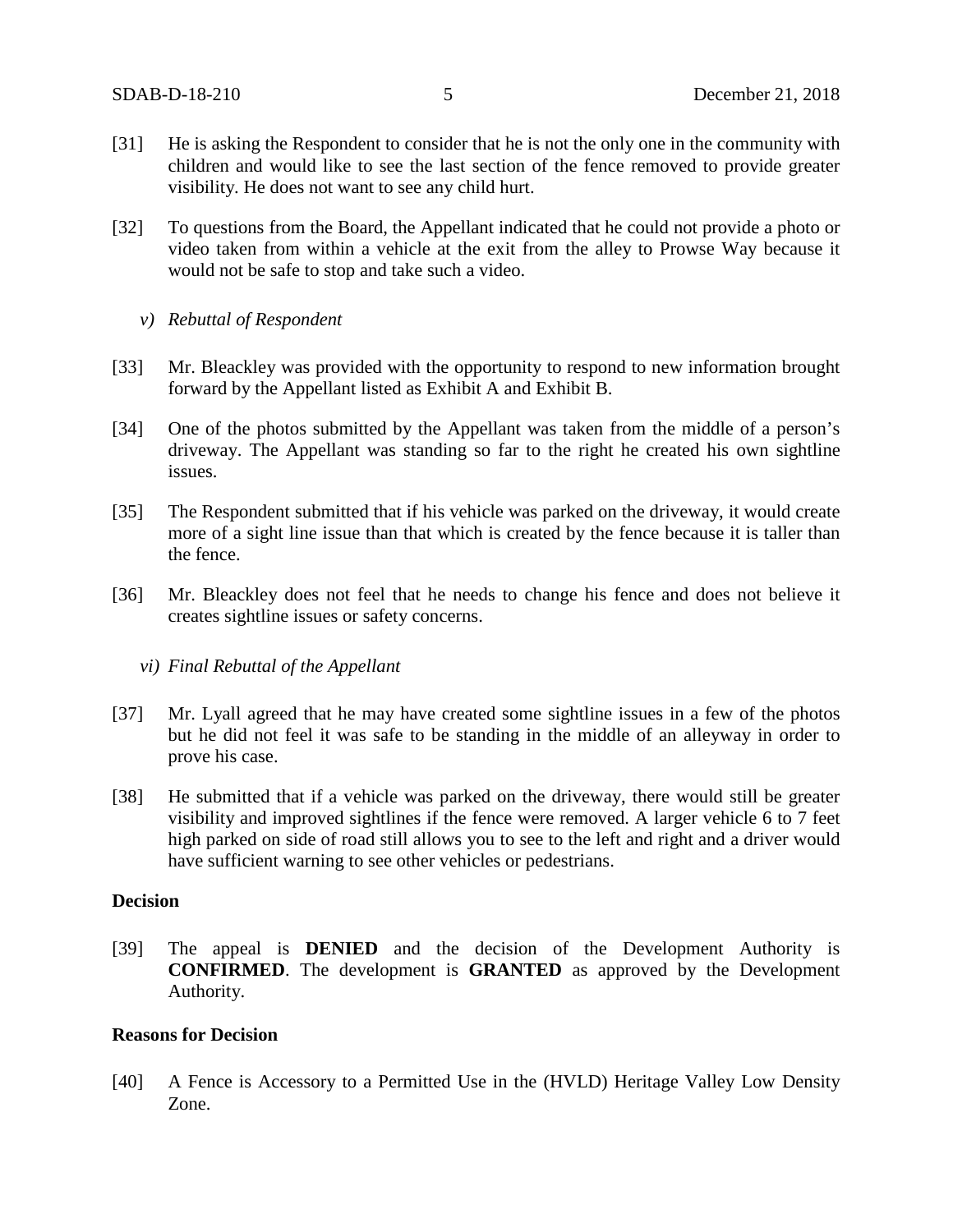- [41] Presently before the Board is whether the Height of the fence in question unduly interferes with the amenities of neighbourhood or materially interferes with or affects the use, enjoyment or value of neighbouring parcels of land.
- [42] The Board heard evidence that the Respondent built the fence to match the one across the alley that the developer, Brookfield, had erected in order to be aesthetically pleasing to the neighbourhood. The fence runs along Prowse Way past the edge of the subject site garage and covers part of the apron of said garage.
- [43] The Board saw photographic evidence that the subject alley is long with two entrances and exits. There are numerous houses that have garages backing onto this alley on both sides. The alley is slightly curved so one cannot see the total length of the block.
- [44] The Board heard evidence from the Appellant that the foremost concern of he and his neighbours is that of the obstruction of sightlines on entering and exiting the alley due to the subject development, which he believes creates a safety concern.
- [45] Based on the photographic evidence received, the Board determines that sightlines for drivers entering the alley would not be obstructed for the following reasons:
	- a) Those drivers entering the alley by making a right hand turn from Prowse Way would be able to clearly see the garage apron on the left hand side of the alley, therefore, being able to notice and / or avoid anyone or anything in that part of the alley.
	- b) Those drivers making a left hand turn into the alley from Prowse Way would have equal opportunity to see anything in the alley before entering as they would have to slow down or stop for oncoming traffic.
- [46] Based on written evidence, the Board determines that sightlines for drivers exiting the alley would not be obstructed for the following reasons:
	- a) While the Peace Officer noted a sightline issue, the Development Officer investigated further, seeking information from the appropriate authority, Transportation Services, who indicated that the position and height of the subject fence at this location on this side of the alley did not compromise sight lines.
	- b) The Transportation guidelines state that a maximum speed in an alley is 20 km  $/$  hr. and that on exiting from an alley one must come to a complete stop, looking both ways before advancing onto the highway. The Board finds that any individual driving at that speed and having to make a full stop would be given ample opportunity to see any hazards before them including oncoming vehicles or pedestrians.
	- c) A vehicle could be parked on the existing apron which would have a similar impact to visibility as the fence.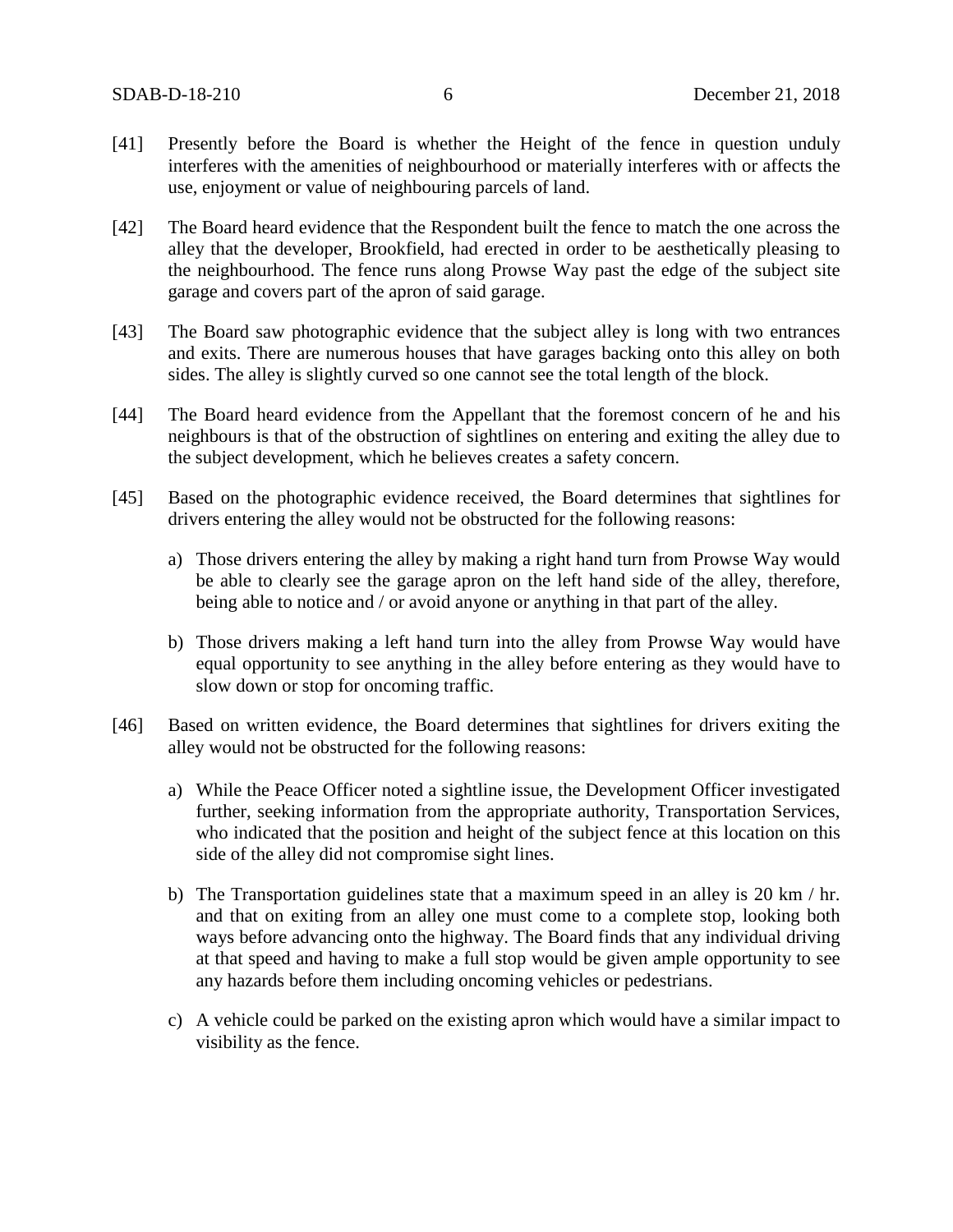- d) The subject property's garage could be situated closer to the alley as the regulation only requires the apron to be 1.2 metres, which would impede sightlines to a greater degree than the current fence.
- e) Photographic evidence shows that there is a mail box outside the fence on the other side of the lane, but as it is on the boulevard, it does not impede sight lines.
- f) Trucks that are habitually parked on the street in close proximity to the entrance of this lane are not considered as hazards to exiting vehicles from the lane.
- g) This is a long lane and although it has a curve to it, one can see for quite some distance along the alley.
- h) One of the letters supporting the Appellant's position was within the 60 metre radius while the others were outside this distance.
- [47] Based on the photographic evidence submitted, the Board notes that the aprons to the garages are fairly large leaving extra room on either side of the alley expanding sightlines.
- [48] Based on the above, the Board determines that there are adequate sightlines for egress and access. Therefore, the Board finds that the proposed development will not unduly interfere with the amenities of the neighbourhood nor materially interfere with or affect the use, enjoyment or value of neighbouring parcels of land.

Patricia L. Janes.

Patricia Jones, Presiding Officer Subdivision and Development Appeal Board

Board Members in Attendance: Ms. K. Cherniawsky, Mr. A. Peterson, Ms. E. Solez, Ms. K. Thind

cc: Nathan Lyall Development & Zoning Services – J. Folkman / A. Wen